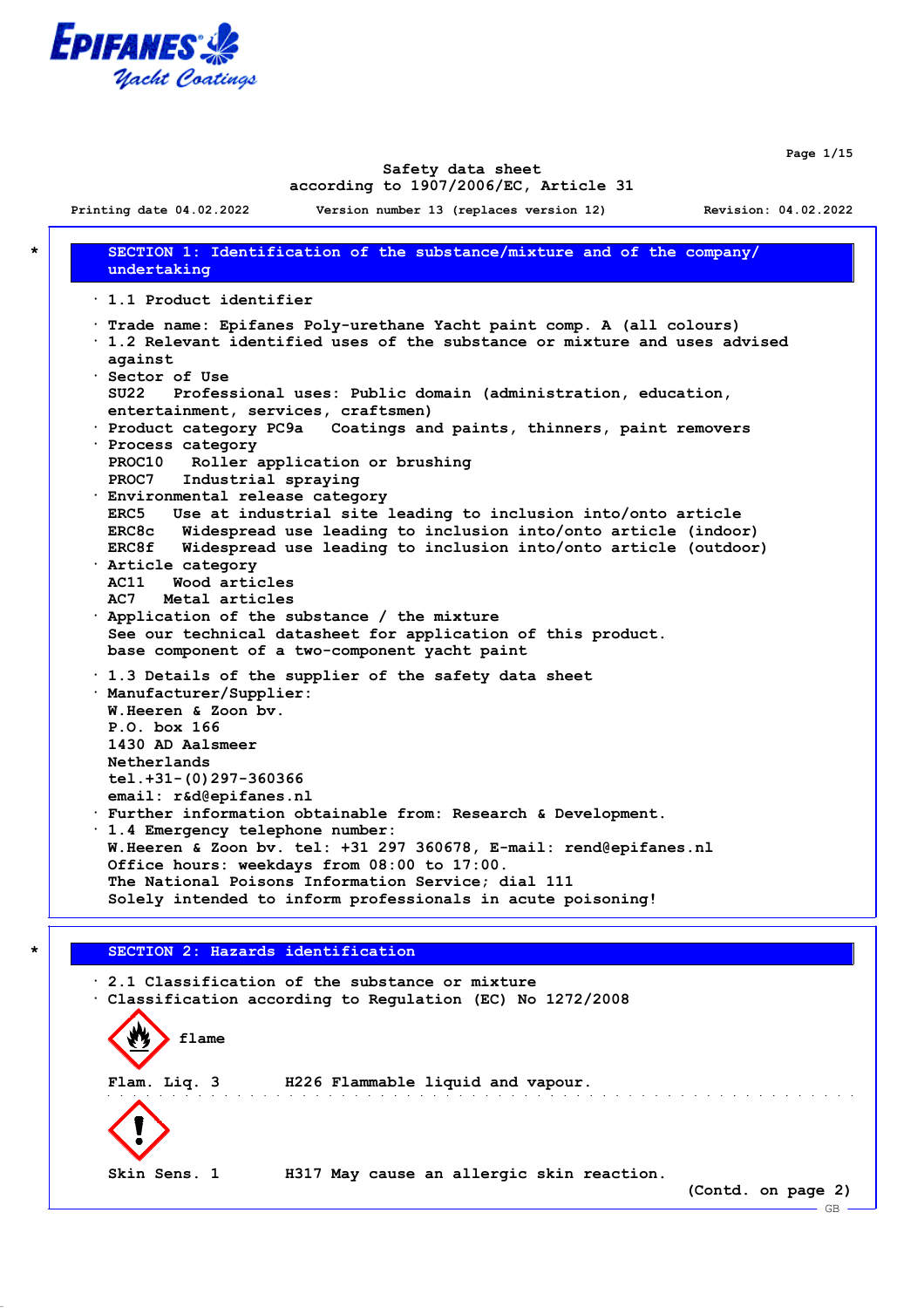

**Page 2/15**

### **Safety data sheet according to 1907/2006/EC, Article 31**

**Printing date 04.02.2022 Version number 13 (replaces version 12) Revision: 04.02.2022**

**Trade name: Epifanes Poly-urethane Yacht paint comp. A (all colours)**

**(Contd. of page 1) STOT SE 3 H336 May cause drowsiness or dizziness.** and a straightful contract and a straight **Aquatic Chronic 3 H412 Harmful to aquatic life with long lasting effects. · Additional information: For professional use only.** <u>. . . . . . . . . .</u> **· 2.2 Label elements · Labelling according to Regulation (EC) No 1272/2008 The product is classified and labelled according to the CLP regulation. · Hazard pictograms GHS02 GHS07 · Signal word Warning · Hazard-determining components of labelling: Reaction mass of bis(1,2,2,6,6-pentamethyl-4 piperidyl) sebacate and methyl 1,2,2,6,6-pentamethyl-4-piperidyl sebacate isobutyl methacrylate 2-hydroxyethyl methacrylate · Hazard statements H226 Flammable liquid and vapour. H317 May cause an allergic skin reaction. H336 May cause drowsiness or dizziness. H412 Harmful to aquatic life with long lasting effects. · Precautionary statements P102 Keep out of reach of children. P210 Keep away from heat, hot surfaces, sparks, open flames and other ignition sources. No smoking. P260 Do not breathe dust/fume/gas/mist/vapours/spray. P271 Use only outdoors or in a well-ventilated area. P280 Wear protective gloves/protective clothing/eye protection/face protection/hearing protection. P301+P310 IF SWALLOWED: Immediately call a POISON CENTER/ doctor. P303+P361+P353 IF ON SKIN (or hair): Take off immediately all contaminated clothing. Rinse skin with water [or shower]. P501 Dispose of contents/container in accordance with local/regional/ national/international regulations. · Additional information: For professional use only. EUH066 Repeated exposure may cause skin dryness or cracking. Warning! Hazardous respirable droplets may be formed when sprayed. Do not breathe spray or mist. Contains Isobutylmethacrylate. May cause an allergic reaction. Contains 2-Hydroxyethyl methacrylate and Methyl methacrylate. May cause an allergic reaction. · 2.3 Other hazards · Results of PBT and vPvB assessment · PBT: Not applicable. (Contd. on page 3)**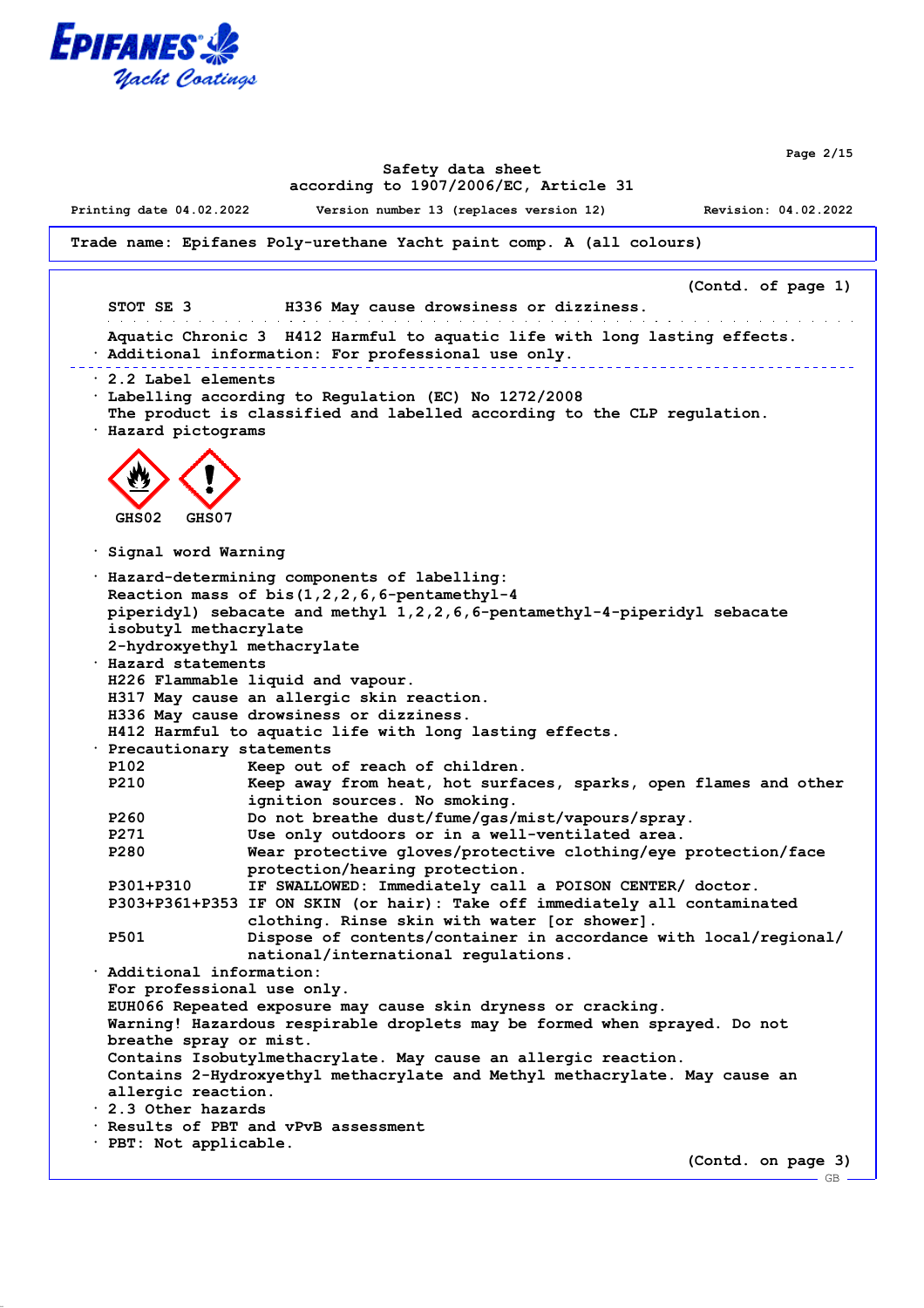

**Page 3/15**

## **Safety data sheet according to 1907/2006/EC, Article 31**

**Printing date 04.02.2022 Version number 13 (replaces version 12) Revision: 04.02.2022**

**(Contd. of page 2)**

**Trade name: Epifanes Poly-urethane Yacht paint comp. A (all colours)**

**· vPvB: Not applicable.**

| $\cdot$ 3.2 Mixtures<br>· Description:                                  |                                                                       |                           |
|-------------------------------------------------------------------------|-----------------------------------------------------------------------|---------------------------|
| Resin mixture                                                           |                                                                       |                           |
| Solvent mixture with pigment additives                                  |                                                                       |                           |
| · Dangerous components:                                                 |                                                                       |                           |
| $CAS: 108-65-6$                                                         | 2-methoxy-1-methylethyl acetate                                       | $10 - 25%$                |
| EINECS: 203-603-9                                                       | $\circledast$ Flam. Liq. 3, H226                                      |                           |
| Index number: $607-195-00-\langle \hat{?}\rangle$ STOT SE 3, H336       |                                                                       |                           |
| 7                                                                       |                                                                       |                           |
| Reg.nr.: 01-2119475791-29                                               |                                                                       |                           |
| CAS: 123-86-4                                                           | n-butyl acetate                                                       | $10 - 25%$                |
| EINECS: 204-658-1                                                       | $\circledast$ Flam. Liq. 3, H226                                      |                           |
| Index number: $607-025-00$ $\left\langle \right\rangle$ STOT SE 3, H336 |                                                                       |                           |
| $\mathbf{1}$                                                            | <b>EUH066</b>                                                         |                           |
| Reg.nr.: 01-2119485493-29                                               |                                                                       |                           |
| $CAS: 623-84-7$                                                         | propane-1,2-diyl diacetate                                            | $22.5 - 510$ <sup>8</sup> |
| EINECS: 210-817-6                                                       | $\langle \cdot \rangle$ Skin Irrit. 2, H315; Eye Irrit. 2,            |                           |
| Reg.nr.: 01-2119892736-20                                               | H319; STOT SE 3, H335                                                 |                           |
| CAS: 127519-17-9                                                        | A mixture of branched and linear C7-C9                                | $\geq 0.25 - \leq 2.5$    |
| ELINCS: 407-000-3                                                       | alkyl 3-[3-(2H-benzotriazol-2-yl)-5-                                  |                           |
|                                                                         | Index number: $607-281-00$ - $(1,1$ -dimethyl-ethyl)-4-hydroxyphenyl] |                           |
| 4                                                                       | propionates                                                           |                           |
|                                                                         | Reg.nr.: 01-0000015648-61 4 Aquatic Chronic 2, H411                   |                           |
| CAS: 1065336-91-5                                                       | Reaction mass of bis $(1,2,2,6,6$ -                                   | $≥0.25-≤0.5%$             |
| EC number: 915-687-0                                                    | pentamethyl-4                                                         |                           |
| Reg.nr.: 01-2119491304-                                                 | piperidyl) sebacate and methyl                                        |                           |
| $40 - 0000$                                                             | $1, 2, 2, 6, 6$ -pentamethyl-4-piperidyl                              |                           |
|                                                                         | sebacate                                                              |                           |
|                                                                         | $\Diamond$ Aquatic Acute 1, H400; Aquatic<br>Chronic 1, H410          |                           |
|                                                                         | $\langle \cdot \rangle$ Skin Sens. 1A, H317                           |                           |
| $CAS: 77-99-6$                                                          | propylidynetrimethanol                                                | 50.3%                     |
| EINECS: 201-074-9                                                       | Repr. 2, H361fd                                                       |                           |
| Reg.nr.: 01-2119486799-10                                               |                                                                       |                           |
| $CAS: 97-86-9$                                                          | isobutyl methacrylate                                                 | $20.1 - 50.3$             |
| EINECS: 202-613-0                                                       | $\Diamond$ Flam. Liq. 3, H226                                         |                           |
| Index number: $607-113-00$ -                                            | $\langle \cdot \rangle$ Skin Irrit. 2, H315; Skin Sens. 1B,           |                           |
| x                                                                       | H317; STOT SE 3, H335                                                 |                           |
| Reg.nr.: 01-2119488331-38                                               |                                                                       |                           |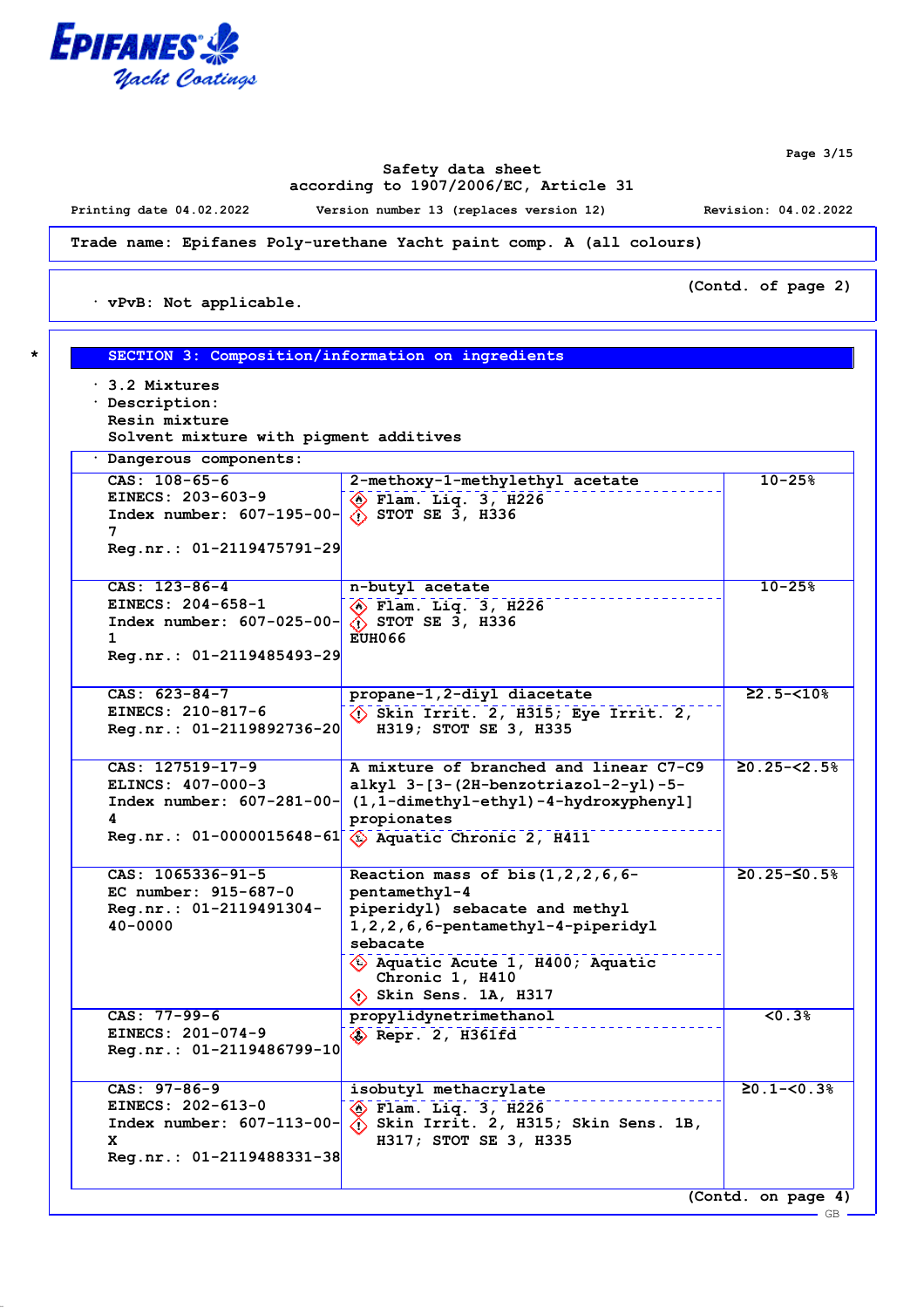

**Page 4/15**

#### **Safety data sheet according to 1907/2006/EC, Article 31**

**Printing date 04.02.2022 Version number 13 (replaces version 12) Revision: 04.02.2022**

**Trade name: Epifanes Poly-urethane Yacht paint comp. A (all colours)**

|                              |                                                            | (Contd. of page 3) |
|------------------------------|------------------------------------------------------------|--------------------|
| $CAS: 868-77-9$              | 2-hydroxyethyl methacrylate                                | $20.1 - 50.3$      |
| EINECS: 212-782-2            | $\langle \cdot \rangle$ Skin Irrit. 2, H315; Eye Irrit. 2, |                    |
| Index number: $607-124-00$ - | H319; Skin Sens. 1, H317                                   |                    |
| v                            |                                                            |                    |
| $Reg.nr.: 01-2119490169-29$  |                                                            |                    |

**· Additional information:**

**For the wording of the listed hazard phrases refer to section 16.**

#### **\* SECTION 4: First aid measures**

**· 4.1 Description of first aid measures · General information: Immediately remove any clothing soiled by the product. · After inhalation: Supply fresh air and to be sure call for a doctor. In case of unconsciousness place patient stably in side position for transportation. · After skin contact: Immediately wash with water and soap and rinse thoroughly. Immediately rinse with water.**

- **· After eye contact: Rinse opened eye for several minutes under running water.**
- **· After swallowing: If symptoms persist consult doctor.**
- **· 4.2 Most important symptoms and effects, both acute and delayed**
- **No further relevant information available.**
- **· 4.3 Indication of any immediate medical attention and special treatment needed No further relevant information available.**

#### **\* SECTION 5: Firefighting measures**

**· 5.1 Extinguishing media**

- **· Suitable extinguishing agents:**
- **CO2, powder or water spray. Fight larger fires with water spray or alcohol resistant foam.**
- **· 5.2 Special hazards arising from the substance or mixture During heating or in case of fire poisonous gases are produced. No further relevant information available.**
- **· 5.3 Advice for firefighters**
- **· Protective equipment: Mouth respiratory protective device.**

#### **\* SECTION 6: Accidental release measures**

- **· 6.1 Personal precautions, protective equipment and emergency procedures Mount respiratory protective device. Wear protective equipment. Keep unprotected persons away.**
- **· 6.2 Environmental precautions: Prevent seepage into sewage system, workpits and cellars. Inform respective authorities in case of seepage into water course or sewage system.**
	- **Dilute with plenty of water.**

**(Contd. on page 5)**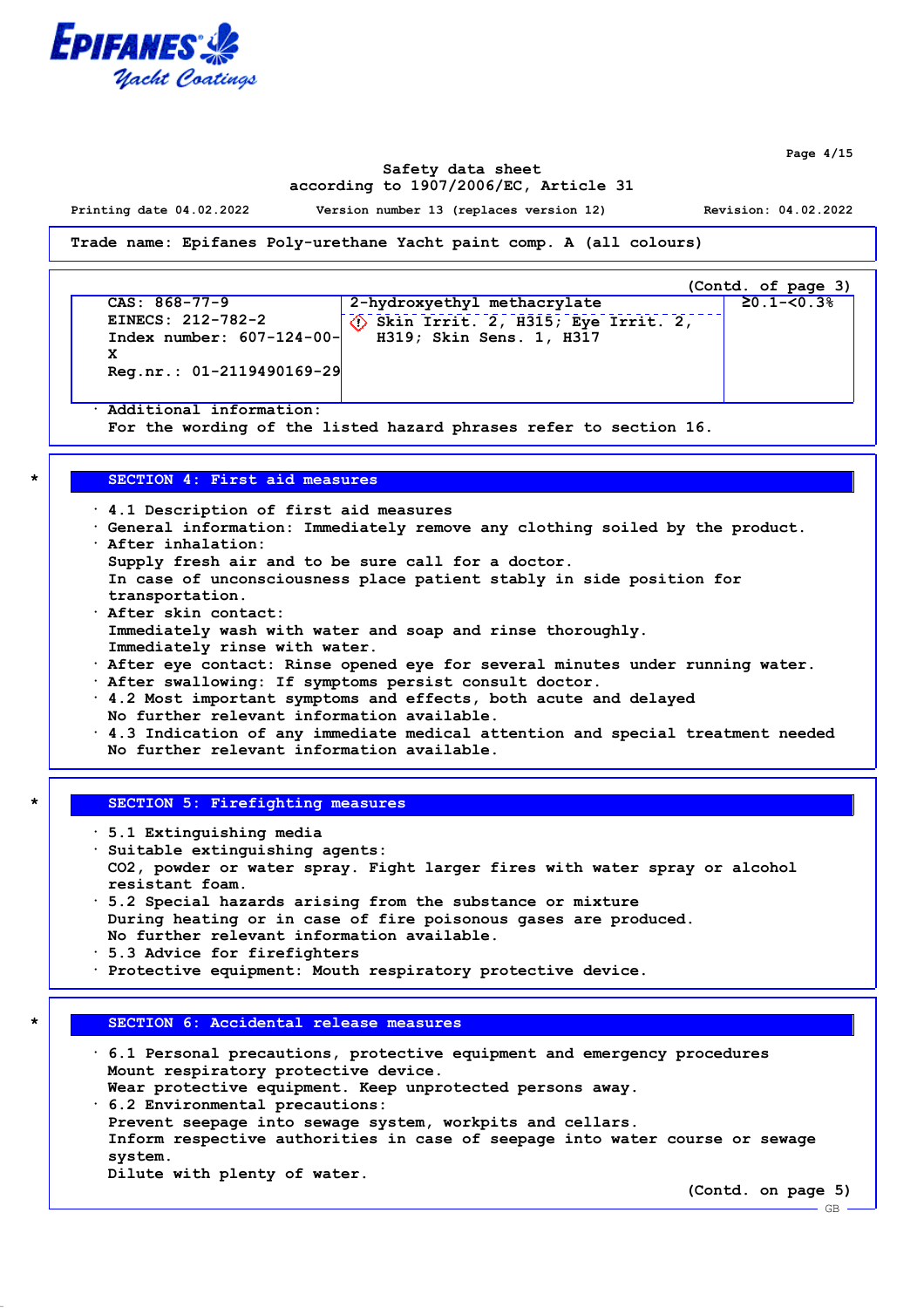

**Page 5/15**

#### **Safety data sheet according to 1907/2006/EC, Article 31**

**Printing date 04.02.2022 Version number 13 (replaces version 12) Revision: 04.02.2022**

**Trade name: Epifanes Poly-urethane Yacht paint comp. A (all colours)**

**(Contd. of page 4)**

**Do not allow to enter sewers/ surface or ground water. · 6.3 Methods and material for containment and cleaning up:**

**Absorb with liquid-binding material (sand, diatomite, acid binders, universal binders, sawdust). Dispose contaminated material as waste according to item 13. Ensure adequate ventilation.**

**· 6.4 Reference to other sections See Section 7 for information on safe handling. See Section 8 for information on personal protection equipment. See Section 13 for disposal information.**

## **\* SECTION 7: Handling and storage**

- **· 7.1 Precautions for safe handling Ensure good ventilation/exhaustion at the workplace. Prevent formation of aerosols. · Information about fire - and explosion protection: Keep ignition sources away - Do not smoke.**
- **Protect against electrostatic charges.**
- **Keep respiratory protective device available.**
- **· 7.2 Conditions for safe storage, including any incompatibilities**
- **· Storage:**
- **· Requirements to be met by storerooms and receptacles: No special requirements.**
- **· Information about storage in one common storage facility: Not required.**
- **· Further information about storage conditions: Keep container tightly sealed.**
- **· 7.3 Specific end use(s) No further relevant information available.**

## **\* SECTION 8: Exposure controls/personal protection**

**· 8.1 Control parameters**

**· Ingredients with limit values that require monitoring at the workplace: 108-65-6 2-methoxy-1-methylethyl acetate WEL Short-term value: 548 mg/m³, 100 ppm Long-term value: 274 mg/m³, 50 ppm Sk 123-86-4 n-butyl acetate WEL Short-term value: 966 mg/m³, 200 ppm Long-term value: 724 mg/m³, 150 ppm 108-65-6 2-methoxy-1-methylethyl acetate WEL Short-term value: 548 mg/m³, 100 ppm Long-term value: 274 mg/m³, 50 ppm Sk 123-86-4 n-butyl acetate WEL Short-term value: 966 mg/m³, 200 ppm Long-term value: 724 mg/m³, 150 ppm · Regulatory information WEL: EH40/2020 (Contd. on page 6)** GB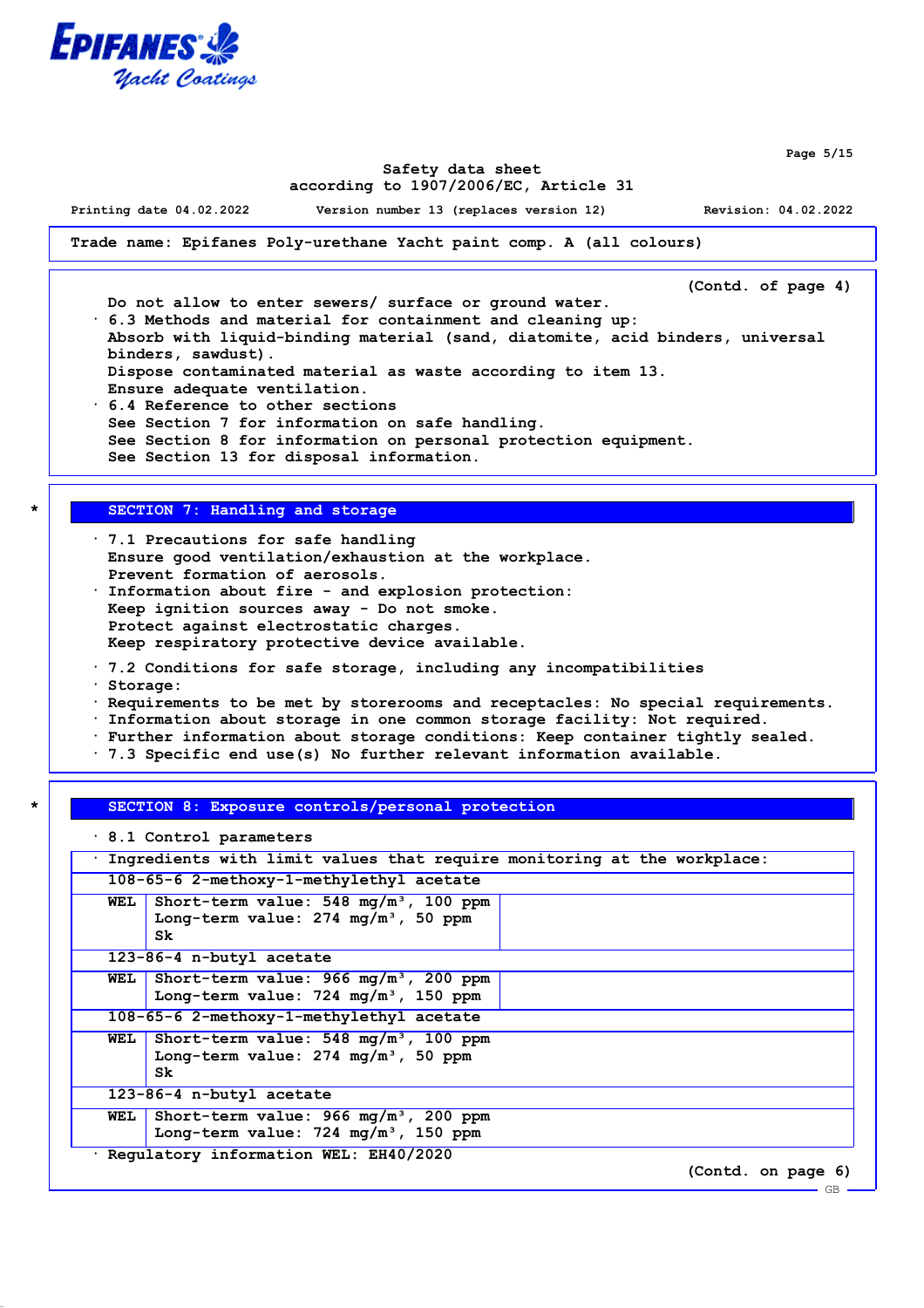

**Safety data sheet according to 1907/2006/EC, Article 31**

**Printing date 04.02.2022 Version number 13 (replaces version 12) Revision: 04.02.2022**

**Trade name: Epifanes Poly-urethane Yacht paint comp. A (all colours)**

|            | DNEL (Derived No Effect Level) voor professionals                  |                                             |
|------------|--------------------------------------------------------------------|---------------------------------------------|
|            | 108-65-6 2-methoxy-1-methylethyl acetate                           |                                             |
| Dermal     | Long-term systemic effects.                                        | 796 mg//kg/day (Employees)                  |
| Inhalative | Short term - local effects.                                        | 550 $mg/m^3$ (Employees)                    |
|            | Long-term - systemic effects.                                      | 275 mg/m <sup>3</sup> (Employees)           |
|            | 123-86-4 n-butyl acetate                                           |                                             |
| Dermal     | Short-term - systemic effects.                                     | 11 mg/kg (Employees)                        |
|            | Long-term - systemic effects.                                      | 11 mg/kg/day (Employees)                    |
| Inhalative | Long-term - local effects.                                         | 300 $mg/m^3$ (Employees)                    |
|            | Short-term systemic effects.                                       | 600 mg/m3 (Employees)                       |
|            | Short term - local effects.                                        | 600 $mg/m^3$ (Employees)                    |
|            | Long-term - systemic effects.                                      | 300 $mg/m^3$ (Employees)                    |
|            | 127519-17-9 A mixture of branched and linear C7-C9 alkyl 3-[3-(2H- |                                             |
|            | benzotriazol-2-yl)-5-(1,1-dimethyl-ethyl)-4-hydroxyphenyl]         |                                             |
|            | propionates                                                        |                                             |
| Oral       | Long-term - systemic effects.                                      | 0.42 mg/kg bw/day (General<br>population)   |
|            | Inhalative   Long-term - systemic effects.                         | 3.5 mg/m <sup>3</sup> (General population)  |
|            | 77-99-6 propylidynetrimethanol                                     |                                             |
| Oral       | Long-term - systemic effects.                                      | 0.34 mg/kg bw/day (General                  |
|            |                                                                    | population)                                 |
|            | Inhalative   Long-term - systemic effects.                         | $0.58 \text{ mg/m}^3$ (General population)  |
|            | · DNEL (Derived No Effect Level) for general audience              |                                             |
|            | 108-65-6 2-methoxy-1-methylethyl acetate                           |                                             |
| Oral       | Long-term systemic effects.                                        | 36 mg/kg bw/day (General                    |
|            |                                                                    | population)                                 |
| Dermal     | Long-term - systemic effects.                                      | 320 mg/kg bw/day (General                   |
|            |                                                                    | population)                                 |
|            | Inhalative   Long-term - systemic effects.                         | 33 $mg/m^3$ (General population)            |
|            | 123-86-4 n-butyl acetate                                           |                                             |
| Oral       | Long-term systemic effects.                                        | 2 mg/kg bw/day (General<br>population)      |
|            | Short-term - systemic effects.                                     | 6 mg/kg bw/day (General                     |
|            |                                                                    | population)                                 |
| Dermal     | Long-term - systemic effects.                                      | 6 mg/kg bw/day (General                     |
|            |                                                                    | population)                                 |
|            | Long-term - local effects.                                         | 35.7 mg/m <sup>3</sup> (General population) |
|            | Short-term - systemic effects.                                     | 6 mg/kg (General population)                |
|            | Long-term - systemic effects.                                      | $35.7 \text{ mg/m}^3$ (General population)  |
|            |                                                                    |                                             |
|            | Short-term - systemic effects.                                     | 300 mg/kg (General population)              |
| Inhalative | Short-term - local effects.                                        | $300 \text{ mg/m}^3$ (General population)   |

**Page 6/15**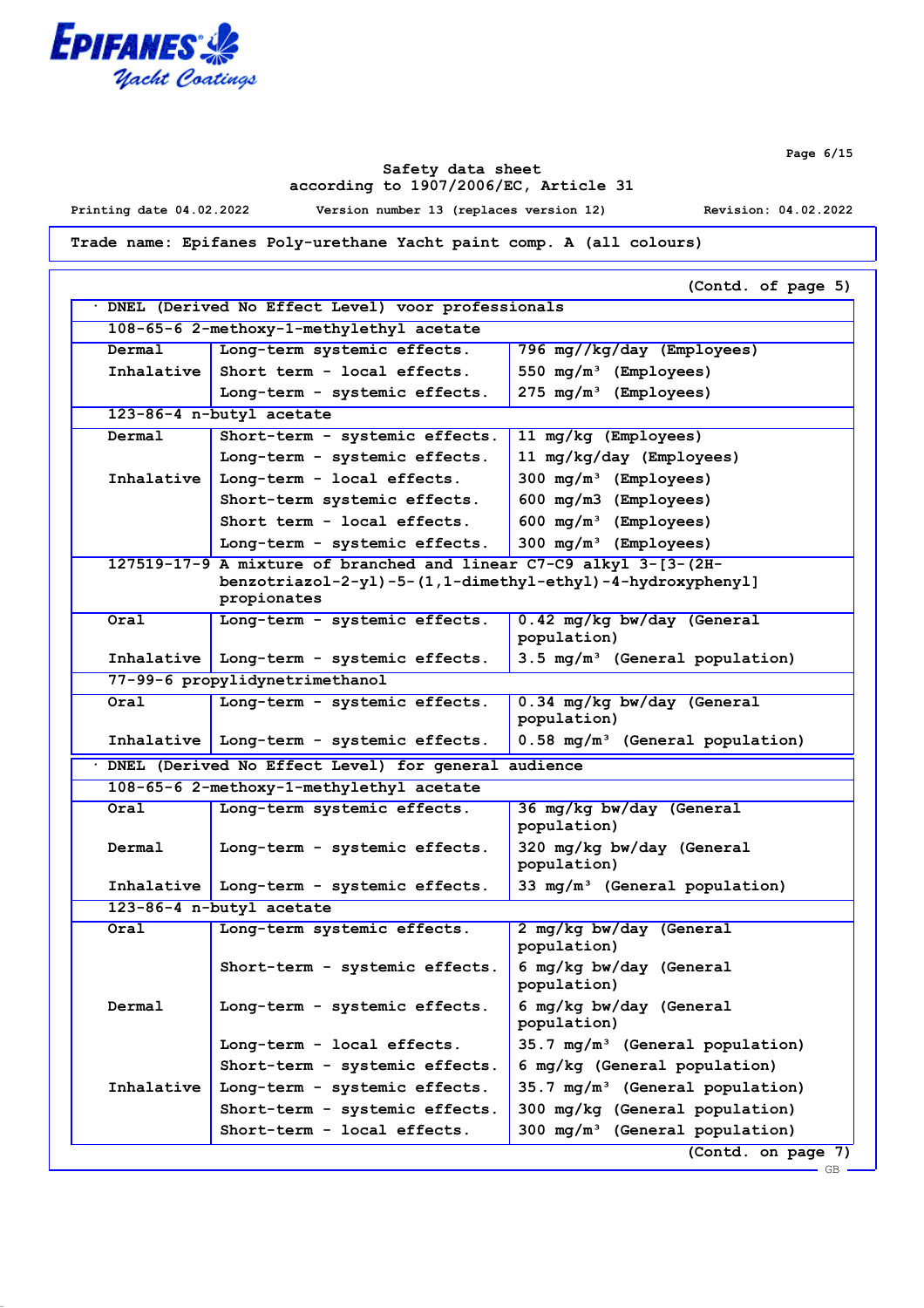

**Safety data sheet according to 1907/2006/EC, Article 31**

**Printing date 04.02.2022 Version number 13 (replaces version 12) Revision: 04.02.2022**

**Trade name: Epifanes Poly-urethane Yacht paint comp. A (all colours)**

|                        | 623-84-7 propane-1,2-diyl diacetate                                | (Contd. of page 6)                                         |
|------------------------|--------------------------------------------------------------------|------------------------------------------------------------|
| Oral                   | Long-term systemic effects.                                        | 2.5 mg/kg bw/day (General                                  |
|                        |                                                                    | population)                                                |
| Dermal                 | Long-term - systemic effects.                                      | 25 mg/kg bw/day (General<br>population)                    |
|                        | Inhalative   Long-term - systemic effects.                         | 117 mg/m <sup>3</sup> (General population)                 |
|                        | 127519-17-9 A mixture of branched and linear C7-C9 alkyl 3-[3-(2H- |                                                            |
|                        | propionates                                                        | benzotriazol-2-yl)-5-(1,1-dimethyl-ethyl)-4-hydroxyphenyl] |
| Dermal                 | Long-term - systemic effects.                                      | 0.83 mg/kg bw/day (Employees)                              |
| Inhalative             | Long-term - systemic effects.                                      | 7 $mg/m^3$ (Employees)                                     |
|                        | Long term - systemic effects.                                      | 0.42 mg/kg bw/day (General<br>population)                  |
|                        | 77-99-6 propylidynetrimethanol                                     |                                                            |
| Dermal                 | Long-term - systemic effects.                                      | 0.94 mg/kg bw/day (Employees)                              |
| Inhalative             | Long-term - systemic effects.                                      | $3.3 \text{ mg/m}^3$ (Employees)                           |
|                        | Long term - systemic effects.                                      | 0.34 mg/kg bw/day (General<br>population)                  |
| $·$ PNECs              |                                                                    |                                                            |
|                        | 108-65-6 2-methoxy-1-methylethyl acetate                           |                                                            |
| Sewage treatment plant |                                                                    | 100 mg/l (Sewage treatment plant)                          |
| Aquatic compartment.   |                                                                    | $0.635$ mg/l (Freshwater)                                  |
| Aquatic compartment.   |                                                                    | $0.0635$ mg/l (Seawater)                                   |
| Soil                   |                                                                    | 3.29 mg/kg (Freshwater)                                    |
| Intermittent           |                                                                    | 6.35 mg/l (Intermittent)                                   |
| Soil                   |                                                                    | $0.29$ mg/kg (soil)                                        |
| Sediment               |                                                                    | 0.329 mg/kg (Seawater)                                     |
|                        | 123-86-4 n-butyl acetate                                           |                                                            |
| Aquatic compartment.   |                                                                    | $0.18$ mg/l (Freshwater)                                   |
| Aquatic compartment.   |                                                                    | $0.018$ mg/l (Seawater)                                    |
| <b>STP</b>             |                                                                    | 35.6 mg/l (Segmentation, Targeting and<br>Positioning)     |
| Soil                   |                                                                    | 0.981 mg/kg (Freshwater)                                   |
| Intermittent           |                                                                    | 0.36 mg/l (Intermittent)                                   |
| Soil                   |                                                                    | $0.0903$ mg/kg (soil)                                      |
| Sediment               |                                                                    | 0.0981 mg/kg (Seawater)                                    |
|                        | 623-84-7 propane-1, 2-diyl diacetate                               |                                                            |
| PNEC (Bodem)           |                                                                    | $0.0678$ mg/kg dwt (soil)                                  |
| Sewage treatment plant |                                                                    | 100 mg/l (Sewage treatment plant)                          |
| Aquatic compartment.   |                                                                    | $0.082$ mg/l (Freshwater)                                  |
| Aquatic compartment.   |                                                                    | $0.0082$ mg/l (Seawater)                                   |
| <b>STP</b>             |                                                                    | 100 mg/l (Segmentation, Targeting and<br>Positioning)      |

**Page 7/15**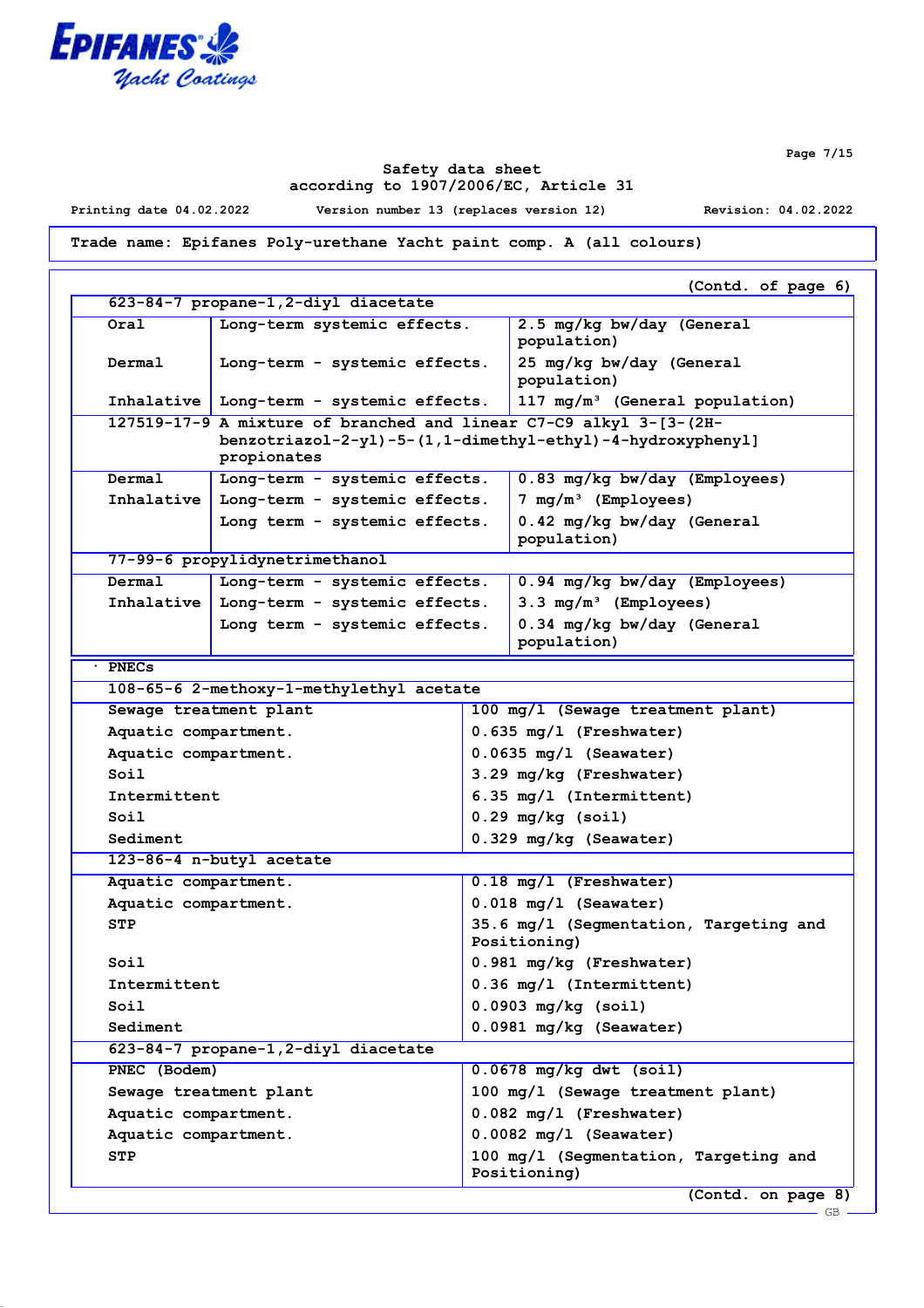

**Page 8/15**

### **Safety data sheet according to 1907/2006/EC, Article 31**

**Printing date 04.02.2022 Version number 13 (replaces version 12) Revision: 04.02.2022**

**Trade name: Epifanes Poly-urethane Yacht paint comp. A (all colours)**

|                                                                                                                                                 | (Contd. of page 7)                 |  |
|-------------------------------------------------------------------------------------------------------------------------------------------------|------------------------------------|--|
| Soil                                                                                                                                            | $0.579$ mg/kg (Freshwater)         |  |
| Intermittent                                                                                                                                    | $0.82 \text{ mg}/1$ (Intermittent) |  |
| Soil                                                                                                                                            | $0.0678$ mg/kg (soil)              |  |
| Sediment                                                                                                                                        | $0.0579$ mg/kg (Seawater)          |  |
| 127519-17-9 A mixture of branched and linear C7-C9 alkyl 3-[3-(2H-<br>benzotriazol-2-yl)-5-(1,1-dimethyl-ethyl)-4-hydroxyphenyl]<br>propionates |                                    |  |
| Sewage treatment plant                                                                                                                          | 10 mg/l (Sewage treatment plant)   |  |
| Aquatic compartment.                                                                                                                            | $0.03$ mg/l (Freshwater)           |  |
| Aquatic compartment.                                                                                                                            | $0.03$ mg/l (Seawater)             |  |
| Aquatic compartment - sediment in<br>freshwater                                                                                                 | 364.8 mg/kg sed dw (Freshwater)    |  |
| Aquatic compartment - sediment in<br>marine water                                                                                               | 26.5 mg/kg sed dw (Seawater)       |  |
| Soil                                                                                                                                            | 53 mg/kg (soil)                    |  |

**· Additional information: The lists valid during the making were used as basis.**

**· 8.2 Exposure controls**

**· Appropriate engineering controls No further data; see item 7.**

**· Individual protection measures, such as personal protective equipment**

**· General protective and hygienic measures: Immediately remove all soiled and contaminated clothing Wash hands before breaks and at the end of work. · Respiratory protection:**

**Suitable respiratory protective device recommended. In case of brief exposure or low pollution use respiratory filter device. In case of intensive or longer exposure use self-contained respiratory protective device.**

**Filter AX**

**In case of short or low load, breathing filter device; in the case of intensive or prolonged exposure, use a breathing apparatus independent of the surrounding air. A half-face mask for organic vapours and solvents according to EN140 type A1 or A2 is recommended.**

**· Hand protection**



**Protective gloves**

**The glove material has to be impermeable and resistant to the product/ the substance/ the preparation. Due to missing tests no recommendation to the glove material can be given for the product/ the preparation/ the chemical mixture. Selection of the glove material on consideration of the penetration times, rates of diffusion and the degradation · Material of gloves The selection of the suitable gloves does not only depend on the material, but also on further marks of quality and varies from manufacturer to manufacturer. As the product is a preparation of several substances, the resistance of the glove material can not be calculated in advance and has therefore to be checked prior to the application.**

**(Contd. on page 9)**

 $-$  GB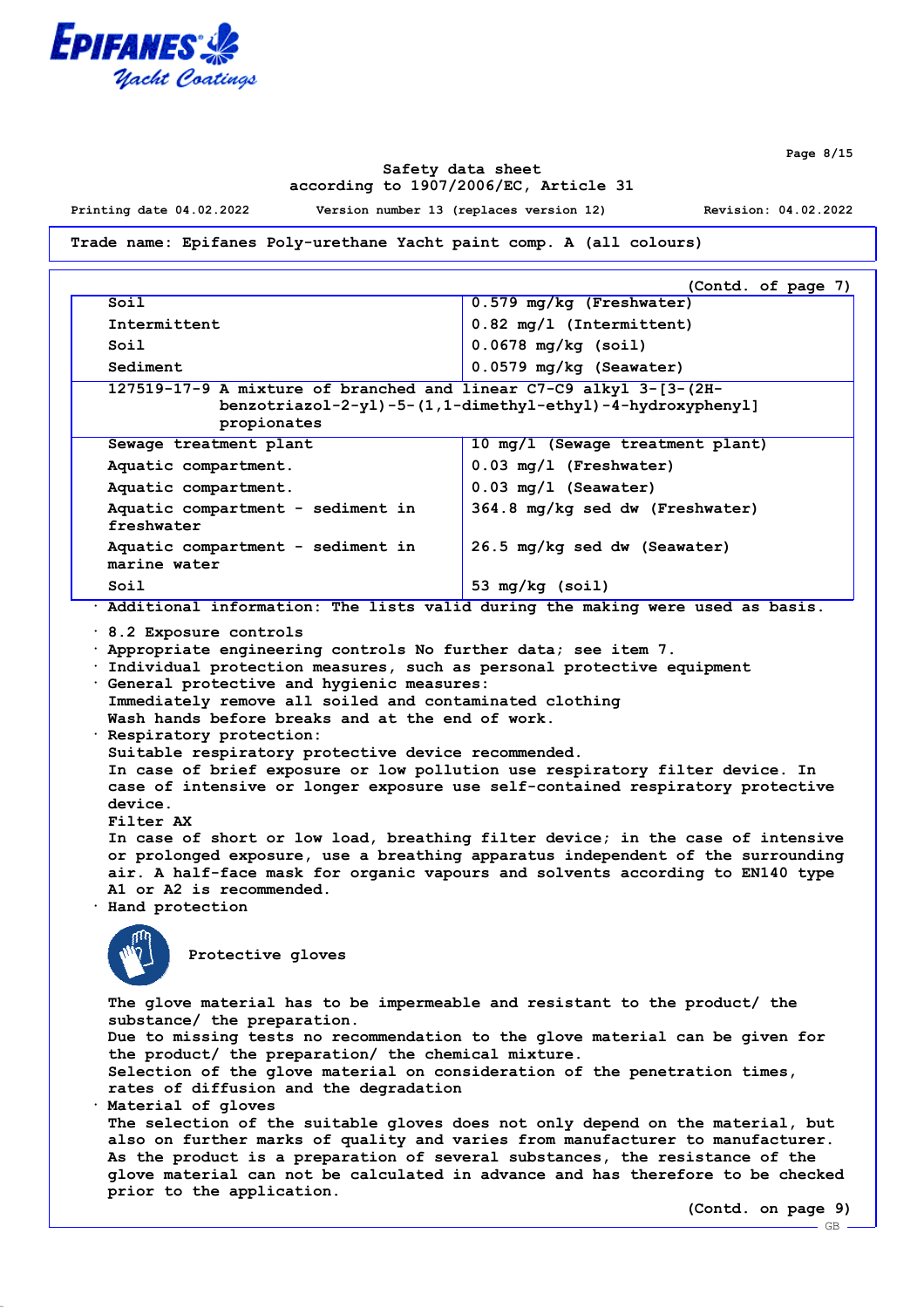

**Page 9/15**

#### **Safety data sheet according to 1907/2006/EC, Article 31**

**Printing date 04.02.2022 Version number 13 (replaces version 12) Revision: 04.02.2022**

**Trade name: Epifanes Poly-urethane Yacht paint comp. A (all colours)**

**(Contd. of page 8)**

- **· Penetration time of glove material The exact break trough time has to be found out by the manufacturer of the protective gloves and has to be observed.**
- **· For the permanent contact gloves made of the following materials are suitable: PE gloves, recommended film thickness:> 0.7 mm. For a touch of 30-120 minutes: gloves made of PVA, recommended material thickness: 0.7 mm.**
- **· For the permanent contact of a maximum of 15 minutes gloves made of the following materials are suitable: Butyl rubber, BR**
- **· As protection from splashes gloves made of the following materials are**
	- **suitable: Gloves of nitrile rubber, recommended material thickness:> 0.3 mm,**

**neoprene or butyl rubber, recommended material thickness:> 0.4**

**· Eye/face protection**

**mm.**

**Tightly sealed goggles**

# **\* SECTION 9: Physical and chemical properties · 9.1 Information on basic physical and chemical properties · General Information · Physical state Fluid · Colour: According to product specification · Odour: Characteristic · Odour threshold: Not determined. · Melting point/freezing point: Undetermined. · Boiling point or initial boiling point and boiling range 124-128 °C (123-86-4 n-butyl acetate) · Flammability Not applicable. · Lower and upper explosion limit · Lower: 1.2 Vol % (123-86-4 n-butyl acetate) · Upper: 10.8 Vol % (108-65-6 2-methoxy-1 methylethyl acetate) · Flash point: 25 °C · Auto-ignition temperature: Product is not selfigniting. · Decomposition temperature: Not determined. · pH Not determined. · Viscosity: · Kinematic viscosity at 20 °C 30 s (ISO 6 mm) · Dynamic: Not determined. · Solubility · water: Fully miscible. · Partition coefficient n-octanol/water (log value) Not determined. · Vapour pressure at 20 °C: 10.7 hPa (123-86-4 n-butyl acetate) (Contd. on page 10)** GB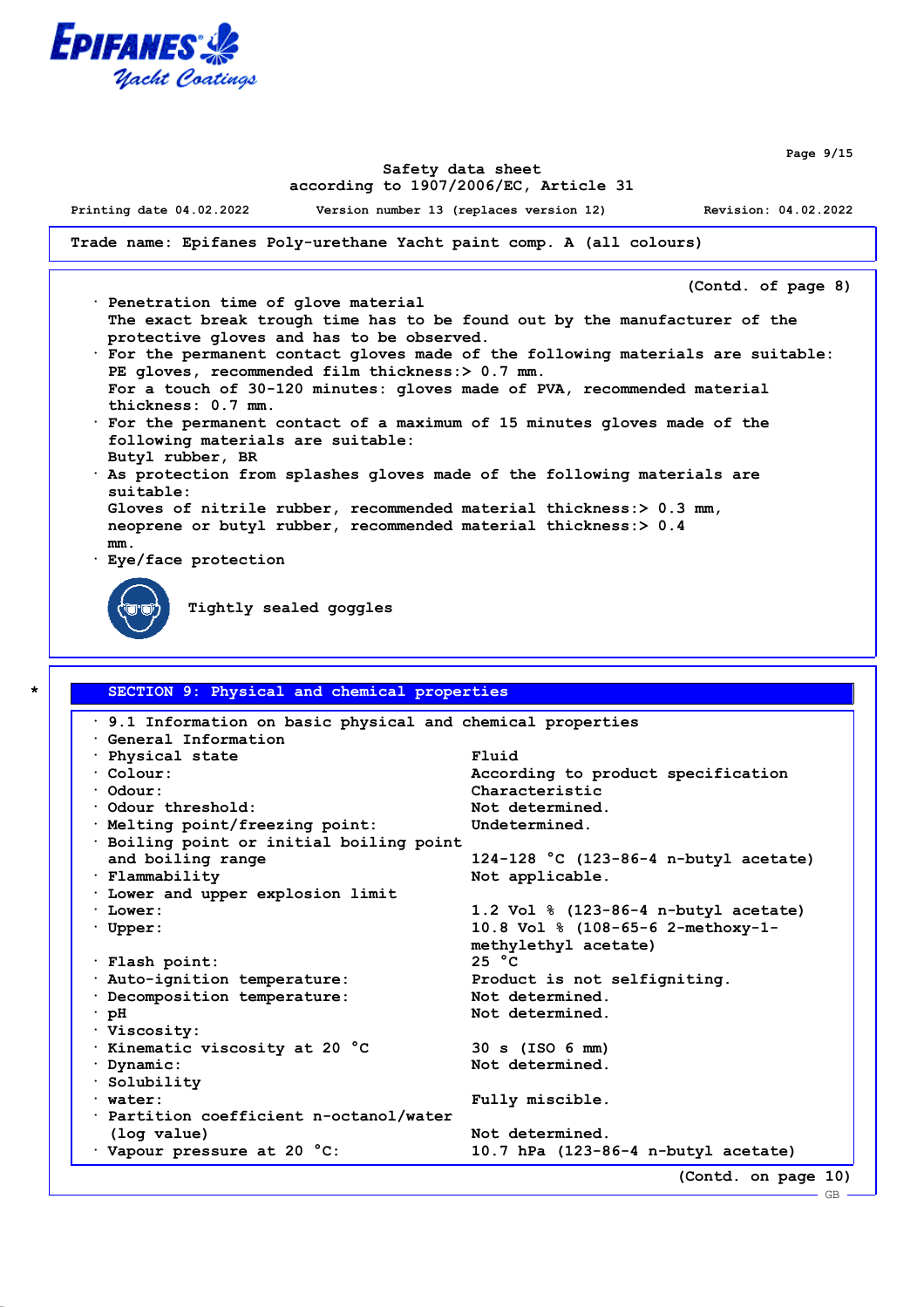

**Page 10/15**

### **Safety data sheet according to 1907/2006/EC, Article 31**

**Printing date 04.02.2022 Version number 13 (replaces version 12) Revision: 04.02.2022**

## **Trade name: Epifanes Poly-urethane Yacht paint comp. A (all colours)**

|                                                                            | (Contd. of page 9)                   |
|----------------------------------------------------------------------------|--------------------------------------|
| Density and/or relative density                                            |                                      |
| Density at 20 °C:                                                          | 1.45467 $g/cm^{3}$                   |
| · Relative density                                                         | Not determined.                      |
| Vapour density                                                             | Not determined.                      |
| $\cdot$ 9.2 Other information                                              |                                      |
| · Appearance:                                                              |                                      |
| · Form:                                                                    | Fluid                                |
| Important information on protection of                                     |                                      |
| health and environment, and on safety.                                     |                                      |
| · Ignition temperature:                                                    | 315 °C (108-65-6 2-methoxy-1-        |
|                                                                            | methylethyl acetate)                 |
| · Explosive properties:                                                    | Product is not explosive. However,   |
|                                                                            | formation of explosive air/vapour    |
|                                                                            | mixtures are possible.               |
| Solvent content:                                                           |                                      |
| Organic solvents:                                                          | 27.0%                                |
| VOC content:                                                               | $27.01$ %                            |
|                                                                            | VOC content:                         |
|                                                                            | 392.9 g/1 / 3.28 lb/gal              |
| · Solids content:                                                          | 55.6 % (SC % 1h 150C)                |
| Change in condition                                                        |                                      |
| · Evaporation rate                                                         | Not determined.                      |
| · Information with regard to physical                                      |                                      |
| hazard classes                                                             |                                      |
| <b>Explosives</b>                                                          | Void                                 |
| · Flammable gases                                                          | Void                                 |
| · Aerosols                                                                 | Void                                 |
|                                                                            | Void                                 |
| Oxidising gases                                                            | Void                                 |
| · Gases under pressure                                                     |                                      |
| · Flammable liquids<br>· Flammable solids                                  | Flammable liquid and vapour.<br>Void |
| Self-reactive substances and mixtures                                      | Void                                 |
|                                                                            | Void                                 |
| · Pyrophoric liquids                                                       | Void                                 |
| · Pyrophoric solids                                                        |                                      |
| · Self-heating substances and mixtures                                     | Void                                 |
| Substances and mixtures, which emit                                        |                                      |
| flammable gases in contact with water                                      | Void                                 |
| Oxidising liquids<br>Oxidising solids                                      | Void                                 |
|                                                                            | Void                                 |
|                                                                            |                                      |
|                                                                            | Void                                 |
| Organic peroxides<br>Corrosive to metals<br><b>Desensitised explosives</b> | Void<br>Void                         |

# **\* SECTION 10: Stability and reactivity**

**· 10.1 Reactivity No further relevant information available.**

**· 10.2 Chemical stability**

**No decomposition if used according to specifications.**

**<sup>·</sup> Thermal decomposition / conditions to be avoided:**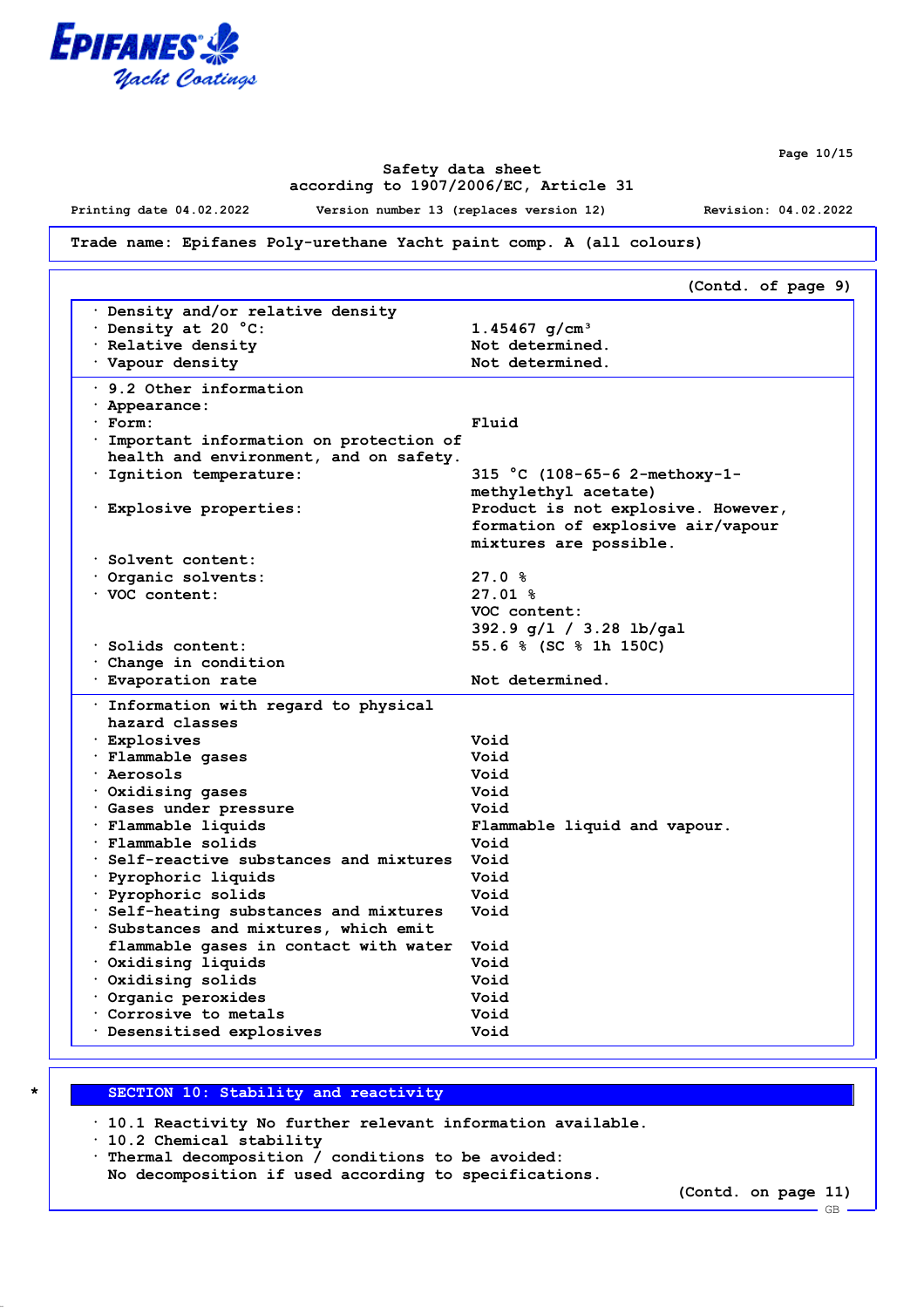

**Page 11/15**

#### **Safety data sheet according to 1907/2006/EC, Article 31**

**Printing date 04.02.2022 Version number 13 (replaces version 12) Revision: 04.02.2022**

**Trade name: Epifanes Poly-urethane Yacht paint comp. A (all colours)**

**(Contd. of page 10)**

**· 10.3 Possibility of hazardous reactions No dangerous reactions known.**

- **· 10.4 Conditions to avoid No further relevant information available.**
- **· 10.5 Incompatible materials: No further relevant information available.**
- **· 10.6 Hazardous decomposition products:**

**No dangerous decomposition products known.**

**\* SECTION 11: Toxicological information**

**· 11.1 Information on hazard classes as defined in Regulation (EC) No 1272/2008 · Acute toxicity**

**· LD/LC50 values relevant for classification:**

| Oral                  | LD50                                        | $8,532$ mg/kg bw (rat)                                  |
|-----------------------|---------------------------------------------|---------------------------------------------------------|
| Dermal                | Long-term exposure (8 hours<br>TWA): 50 ppm | 550 mg/m <sup>3</sup> (Occupational exposure<br>limits) |
| Inhalative $LC50/4 h$ |                                             | $35.7$ mg/1 (rat)                                       |
|                       | 123-86-4 n-butyl acetate                    |                                                         |
| Oral                  | LD50                                        | $13,100$ mg/kg bw (rat)                                 |
| Dermal                | LD50                                        | $>5,000$ mg/kg bw (rabbit)                              |
| Inhalative $LC50/4 h$ |                                             | $>21 \text{ mg}/1 \text{ (rat)}$                        |
|                       | 623-84-7 propane-1, 2-diyl diacetate        |                                                         |
| Oral                  | LD50                                        | $5,000$ mg/kg bw (rat)                                  |
| Dermal                | LD50                                        | $2,000$ mg/kg bw (rab)                                  |
|                       | 77-99-6 propylidynetrimethanol              |                                                         |
| Oral                  | LD50                                        | 14,100 mg/kg bw $(rat)$                                 |
|                       | 97-86-9 isobutyl methacrylate               |                                                         |
| Oral                  | LD50                                        | 11,990 $mg/kg$ bw (mouse)                               |
|                       | 868-77-9 2-hydroxyethyl methacrylate        |                                                         |
| Oral                  | LD50                                        | $5,050$ mg/kg bw (rat)                                  |

**· 11.2 Information on other hazards**

**· Endocrine disrupting properties**

**None of the ingredients is listed.**

#### **\* SECTION 12: Ecological information**

| $\cdot$ 12.1 Toxicity |                                                                   |  |
|-----------------------|-------------------------------------------------------------------|--|
| Aquatic toxicity:     |                                                                   |  |
|                       | 108-65-6 2-methoxy-1-methylethyl acetate                          |  |
|                       | EC50   $408-500$ mg/l (daphnia magna) (48 uur/hour)               |  |
|                       | IC 50 $>1,000$ mg/l (Algae, Growth inhibition test) (72 uur/hour) |  |
| LC50                  | 100-180 mg/l (Fish Acute Toxicity Study) (96 uur/hour)            |  |
|                       | $- 101$<br>$10 - 11$                                              |  |

**(Contd. on page 12)**

GB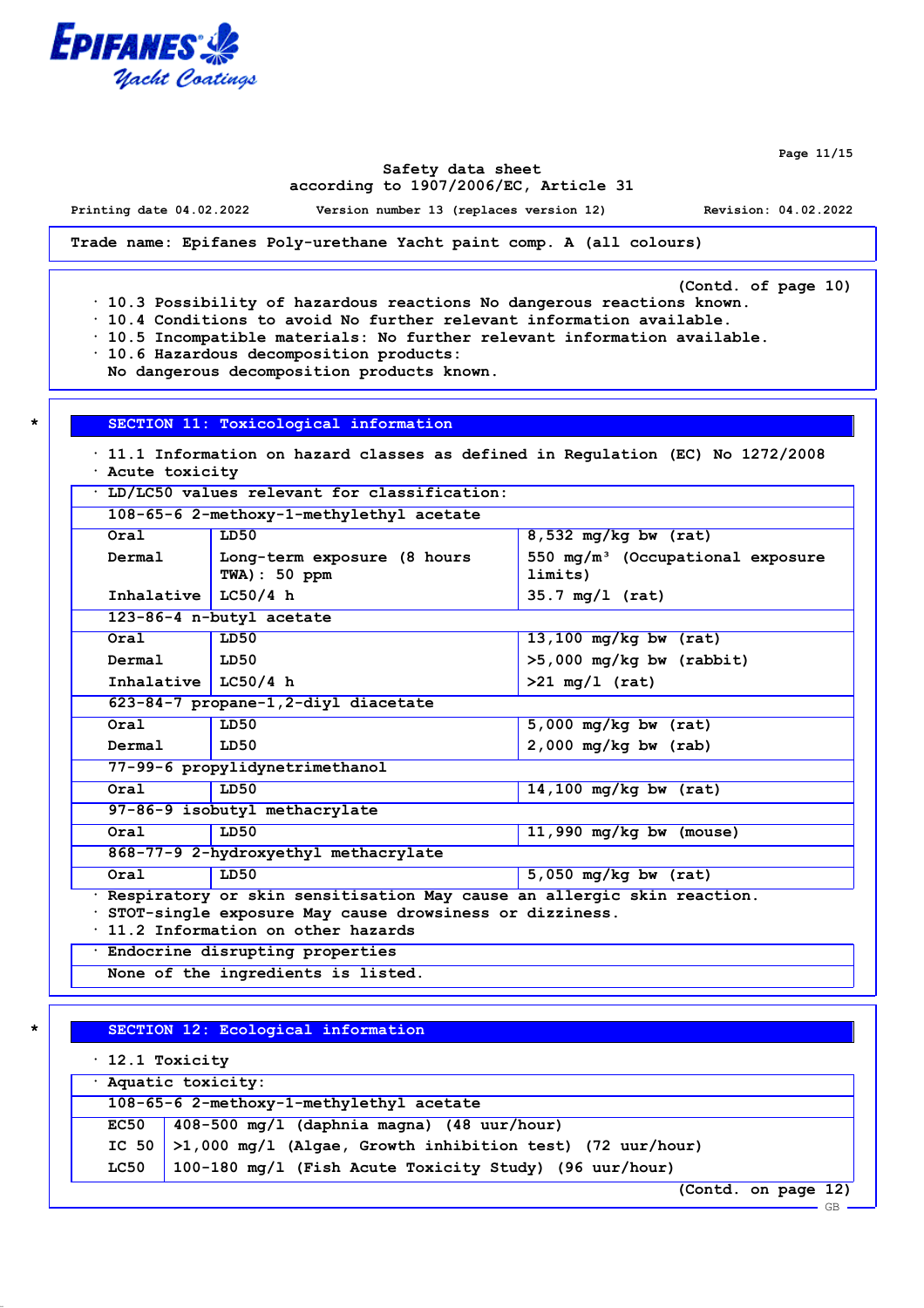

**Page 12/15**

#### **Safety data sheet according to 1907/2006/EC, Article 31**

**Printing date 04.02.2022 Version number 13 (replaces version 12) Revision: 04.02.2022**

**Trade name: Epifanes Poly-urethane Yacht paint comp. A (all colours)**

**(Contd. of page 11) · 12.2 Persistence and degradability No further relevant information available. · 12.3 Bioaccumulative potential No further relevant information available. · 12.4 Mobility in soil No further relevant information available. · 12.5 Results of PBT and vPvB assessment · PBT: Not applicable. · vPvB: Not applicable. · 12.6 Endocrine disrupting properties The product does not contain substances with endocrine disrupting properties. · 12.7 Other adverse effects · Remark: Harmful to fish · Additional ecological information: · General notes: Water hazard class 2 (German Regulation) (Self-assessment): hazardous for water Do not allow product to reach ground water, water course or sewage system. Danger to drinking water if even small quantities leak into the ground. Harmful to aquatic organisms**

#### **\* SECTION 13: Disposal considerations**

**· 13.1 Waste treatment methods**

**· Recommendation Must not be disposed together with household garbage. Do not allow product to reach sewage system.**

**· Uncleaned packaging:**

**· Recommendation: Disposal must be made according to official regulations.**

**· Recommended cleansing agents:**

**Water, if necessary together with cleansing agents.**

| · ADR, IMDG, IATA            | UN1263       |
|------------------------------|--------------|
|                              |              |
| 14.2 UN proper shipping name |              |
| ADR<br>٠                     | 1263 PAINT   |
| IMDG, IATA                   | <b>PAINT</b> |
| ADR<br>٠                     |              |
|                              |              |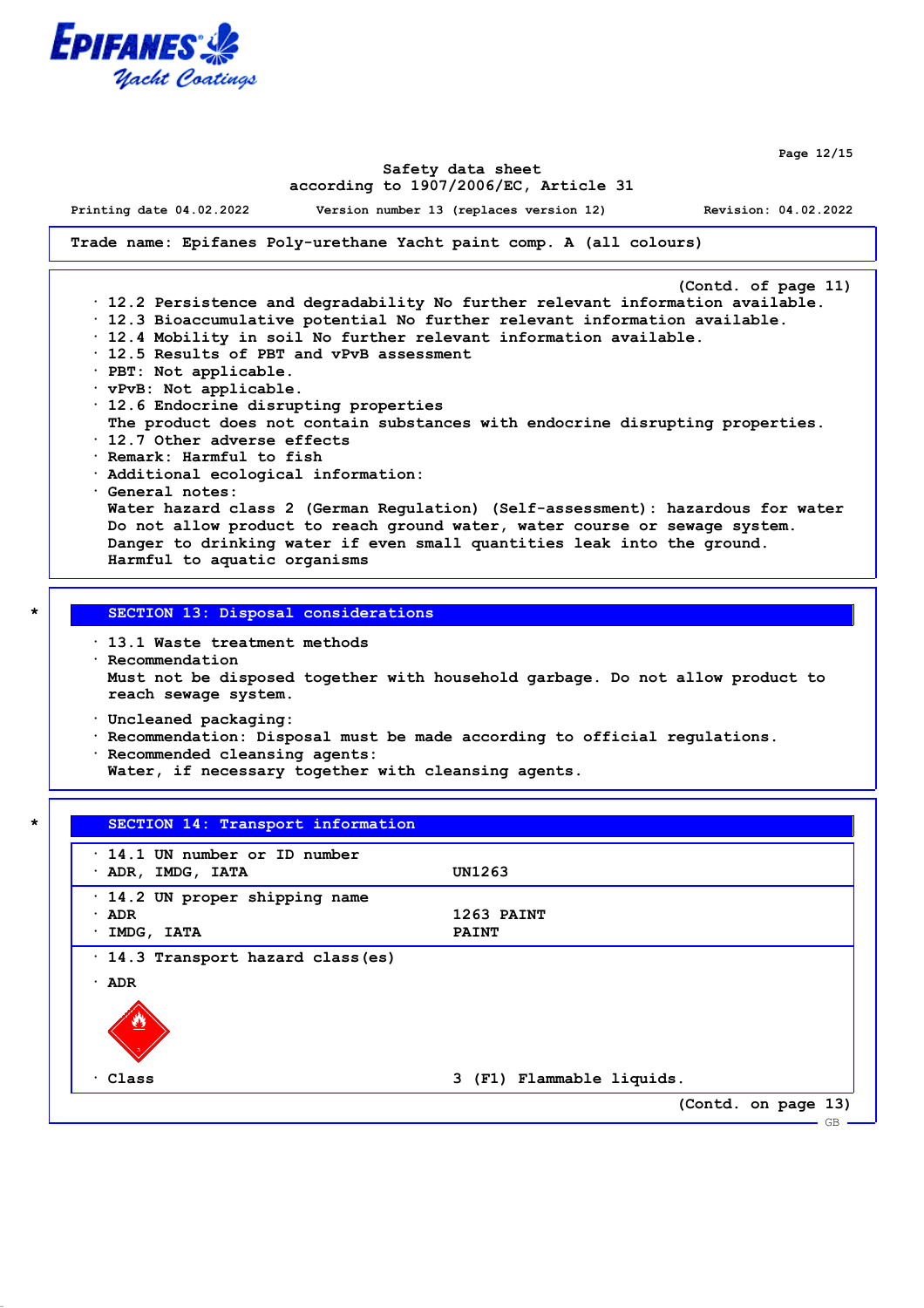

**Page 13/15**

## **Safety data sheet according to 1907/2006/EC, Article 31**

**Printing date 04.02.2022 Version number 13 (replaces version 12) Revision: 04.02.2022**

#### **Trade name: Epifanes Poly-urethane Yacht paint comp. A (all colours)**

| 3 Flammable liquids.                               |
|----------------------------------------------------|
|                                                    |
|                                                    |
|                                                    |
| Warning: Flammable liquids.                        |
|                                                    |
| $F-E$ , $S-E$                                      |
|                                                    |
| Not applicable.                                    |
|                                                    |
|                                                    |
|                                                    |
| Code: E1                                           |
| Maximum net quantity per inner packaging:          |
| $30$ $m1$                                          |
| Maximum net quantity per outer packaging:          |
| $1000$ ml                                          |
|                                                    |
|                                                    |
|                                                    |
|                                                    |
| Code: E1                                           |
| Maximum net quantity per inner packaging:<br>30 ml |
| Maximum net quantity per outer packaging:          |
| $1000$ ml                                          |
| UN 1263 PAINT, 3, III                              |
|                                                    |

#### **\* SECTION 15: Regulatory information**

**· 15.1 Safety, health and environmental regulations/legislation specific for the substance or mixture**

**· Directive 2012/18/EU**

**· Named dangerous substances - ANNEX I None of the ingredients is listed.**

**· Seveso category P5c FLAMMABLE LIQUIDS**

**(Contd. on page 14)** GB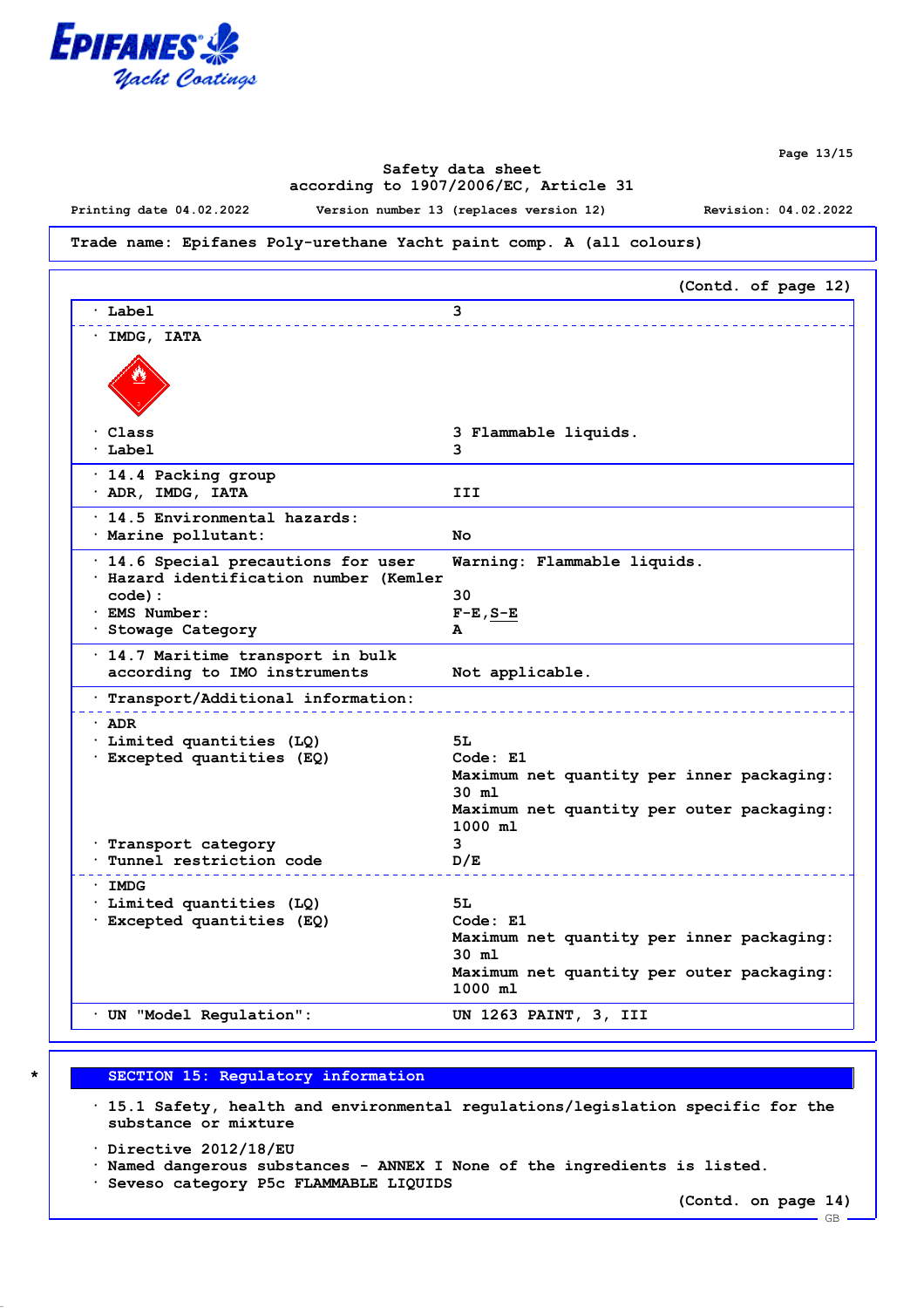

**Page 14/15**

#### **Safety data sheet according to 1907/2006/EC, Article 31**

**Printing date 04.02.2022 Version number 13 (replaces version 12) Revision: 04.02.2022**

**Trade name: Epifanes Poly-urethane Yacht paint comp. A (all colours)**

- **(Contd. of page 13) · Qualifying quantity (tonnes) for the application of lower-tier requirements 5,000 t**
- **· Qualifying quantity (tonnes) for the application of upper-tier requirements 50,000 t**
- **· National regulations:**
- **· Technical instructions (air):**

| Class | Share in<br>℁ |
|-------|---------------|
|       | $25 - 50$     |

**· Waterhazard class: Water hazard class 2 (Self-assessment): hazardous for water. · 15.2 Chemical safety assessment:**

**A Chemical Safety Assessment has not been carried out.**

#### **\* SECTION 16: Other information**

**This information is based on our present knowledge. However, this shall not constitute a guarantee for any specific product features and shall not establish a legally valid contractual relationship.**

**· Relevant phrases H226 Flammable liquid and vapour. H315 Causes skin irritation. H317 May cause an allergic skin reaction. H319 Causes serious eye irritation. H335 May cause respiratory irritation. H336 May cause drowsiness or dizziness. H361fd Suspected of damaging fertility. Suspected of damaging the unborn child. H400 Very toxic to aquatic life. H410 Very toxic to aquatic life with long lasting effects. H411 Toxic to aquatic life with long lasting effects. EUH066 Repeated exposure may cause skin dryness or cracking. · Department issuing SDS: Research & Development. · Contact: J.J. van Dijk, tel: +31 297 360678, email: rend@epifanes.nl · Abbreviations and acronyms: RID: Règlement international concernant le transport des marchandises dangereuses par chemin de fer**

**(Regulations Concerning the International Transport of Dangerous Goods by Rail) ICAO: International Civil Aviation Organisation ADR: Accord relatif au transport international des marchandises dangereuses par route (European Agreement Concerning the International Carriage of Dangerous Goods by Road) IMDG: International Maritime Code for Dangerous Goods IATA: International Air Transport Association GHS: Globally Harmonised System of Classification and Labelling of Chemicals EINECS: European Inventory of Existing Commercial Chemical Substances ELINCS: European List of Notified Chemical Substances CAS: Chemical Abstracts Service (division of the American Chemical Society) VOC: Volatile Organic Compounds (USA, EU) DNEL: Derived No-Effect Level (REACH) PNEC: Predicted No-Effect Concentration (REACH) LC50: Lethal concentration, 50 percent LD50: Lethal dose, 50 percent PBT: Persistent, Bioaccumulative and Toxic vPvB: very Persistent and very Bioaccumulative Flam. Liq. 3: Flammable liquids – Category 3 Skin Irrit. 2: Skin corrosion/irritation – Category 2**

**(Contd. on page 15)**

GB